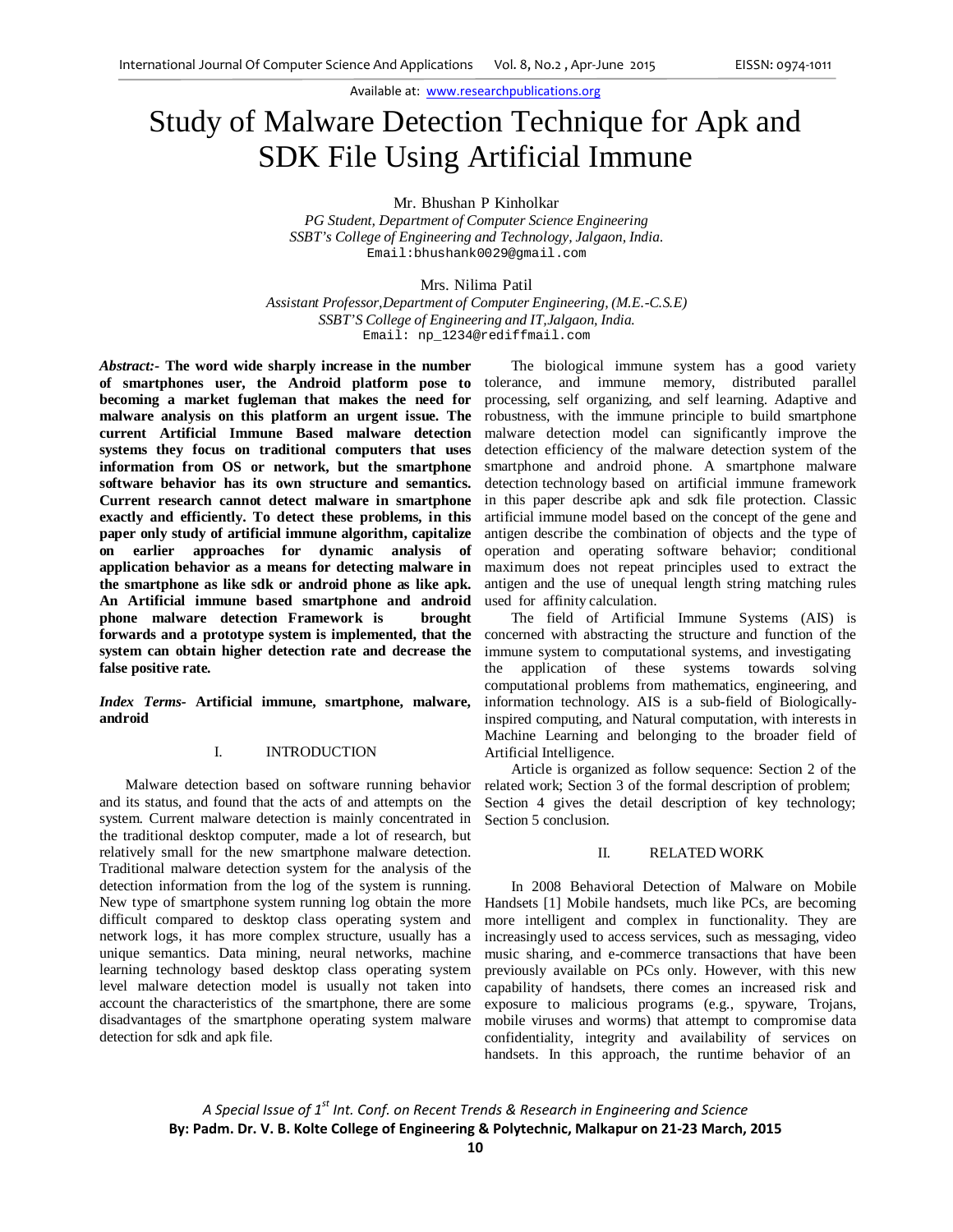application (e.g., file accesses, API calls) is monitored and compared against malicious and or normal behavior profiles. The malicious behavior profiles can be specified as global rules that apply to all applications, as well as fine-grained application-specific rules. Behavioral detection is more resilient to polymorphic worms and code obfuscation, because it assesses the effects of an application based on more than just specific payload signatures. For example, since encryption decryption does not alter the application behavior, multiple malware variants generated via run-time packers can be detected with a single behavior specification.

In 2009 Designing System-level Defenses against Cellphone Malware [2] Cellphones are increasingly becoming attractive targets of various malware, which not only cause privacy leakage, extra charges, and depletion of battery power, but also introduce malicious traffic into networks. In this work, seek system-level solutions to handle these security threats. Specifically, a mandatory access control based defense to blocking malware that launch attacks through creating new processes for execution. To combat more elaborated malware which redirect program flows of normal applications to execute malicious code within a legitimate security domain, using artificial intelligence (AI) techniques such as Graphic Turing test. Through extensive experiments based on both Symbian and Linux smartphones, that both system-level counter measures effectively detect and block cellphone malware with low false positives, and can be easily deployed on existing smartphone hardware. This mechanism is effective in defeating malware which execute malicious codes in new processes.Third, to combat automated malware which gain controls of existing processes to execute malicious codes, a more comprehensive defense which identifies and blocks malware using AI techniques such as Graphic Turing test(GTT). Using MMS as an example, through challenging auser, their approach differentiates whether a delivery of MMSmessage is legitimate (user-initiated) or illegal (malware initiated).

In 2010 [3] Taint Droid An Information Flow Tracking System for Real time Privacy Monitoring on Smartphones Taint Droid automatically labels (taints) data from privacysensitive sources and transitively applies labels as sensitive data propagates through program variables, files, and inter process messages. When tainted data are transmitted over the network, or otherwise leave the system, TaintDroid logs the data's labels, the application responsible for transmitting the data, and the data's destination. Such real time feedback gives users and security services greater insight into what mobile applications are doing, and can potentially identify be having applications. Frame work that allows users to monitor how third-party smartphone applications handle their private data in realtime. Many smartphone applications are closed source; therefore, static source code analysis is infeasible. Even if source code is available, runtime events and configuration continually dictate information use; real time monitoring accounts for these environment specific dependencies. to monitor privacy sensitive information on smartphones. Sensitive information is first identified at a taint source, where

a taint marking indicating the information type is assigned. Dynamic taint analysis tracks how labeled data impacts other data in a way that might leak the original sensitive information. This tracking is often performed at the instruction level.

In 2010 [4] A Behavior based Malware Detection System for Cellphone Devices Computing environments on cellphones, especially smartphones, are becoming more open and general purpose, thus they also become attractive targets of malware. Cellphone malware not only causes privacy leakage, extra charges, and depletion of battery power, but also generates malicious traffic and drains down mobile network and service capacity. In this work they devise a novel behavior based malware detection system named BMDS, which adopts a probabilistic approach through correlating user inputs with system calls to detect anomalous activities in cellphones. BMDS observes unique behaviors of the mobile phone applications and the operating users on input and output constrained devices, and leverages a Hidden Markov Model (HMM) to learn application and user behaviors from two major aspects process state transitions and user operational patterns. Built on these, BMDS identifies behavioral differences between malware and human users. Through extensive experiments on major smartphone platforms, they show that BMDS can be easily deployed to existing smartphone hardware and it achieves high detection accuracy and low false positive rates in protecting major applications in smartphones.

In 2011[5] Andromaly a behavioral malware detection framework for android devices Andromaly framework for detecting malware on Android mobile devices. The proposed framework realizes a Host-based Malware Detection System that continuously monitors various features and events obtained from the mobile device and then applies Machine Learning anomaly detectors to classify the collected data as normal (benign) or abnormal (malicious). Since no malicious applications are yet available for Android, they developed four malicious applications, and evaluated Anomaly's ability to detect new malware based on samples of known malware. They evaluated several combinations of anomaly detection algorithms, feature selection method and the number of top features in order to find the combination that yields the best performance detecting malware on mobile devices in general and on Android.

#### III RELIMINARIES

#### *A. Formal Description*

Before carrying out further research on the smartphone malware detection based on artificial immune, the formal description, clear concepts and definitions are gave as follows.

*Definition* 1: Process Session (abbreviated as PS). After pretreatment of a smartphone process running procedure is defined as a process session, which contains the main information of access sequence of system API at a specific time period.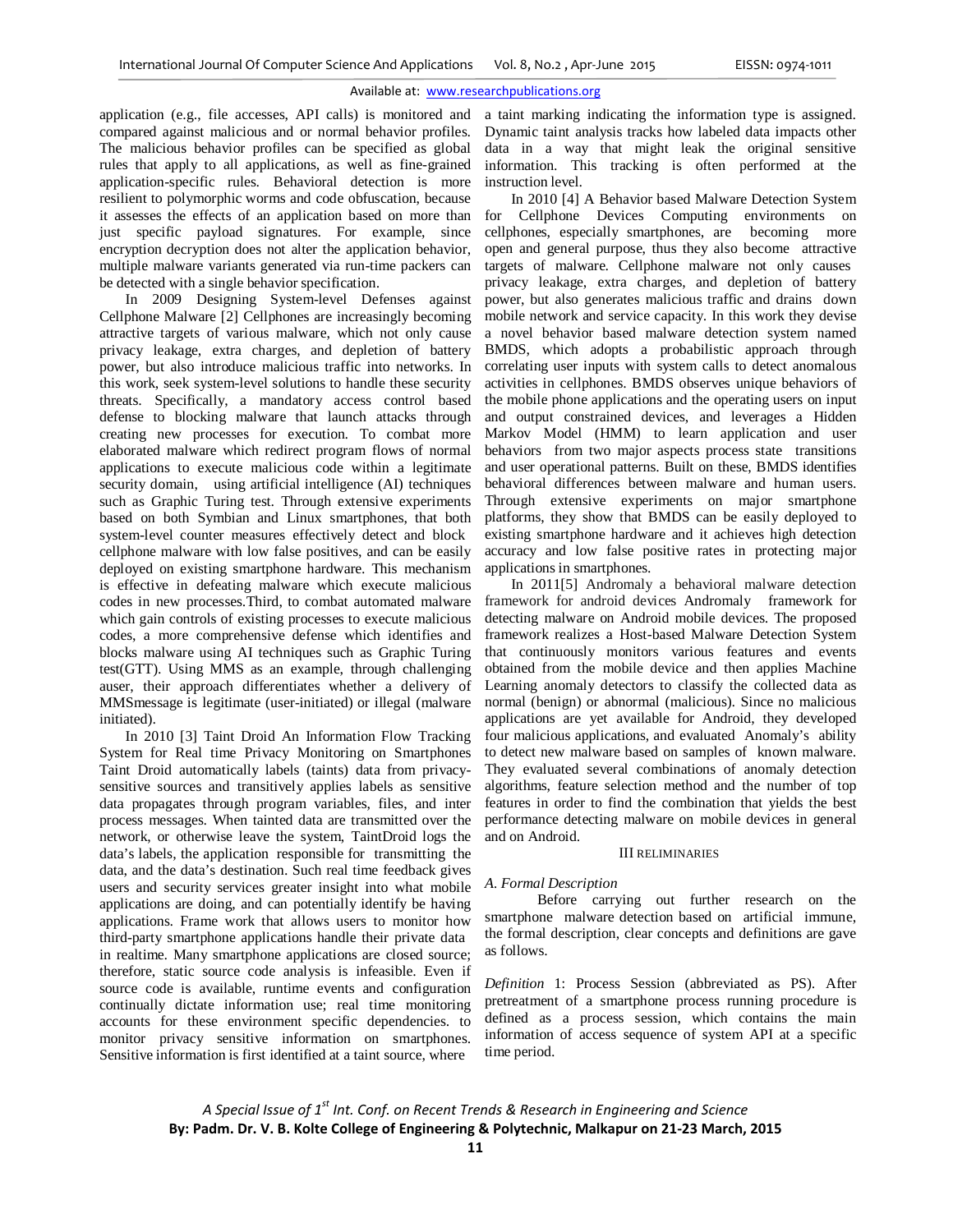*Definition* 2: According to the concept of process session, self-defined as the normal process session, nonself defined as abnormal process session. Software usually uses the system API to access OS providing functions. The short sequence of system API access is used to determine the process session is self or nonself.

*Definition* 3: Gene Pool (abbreviated as GP). Define the type of operation (abbreviated as OP) and manipulate objects (abbreviated as OO) combination (OP OO) gene, and in accordance with the OP changes in the smartphone is divided into "read operations (Read critical resource)", "write operation (Create, Update critical resource), the use of read, write, denoted by R and W.

*Definition* 4: antigen and antibody [6] (abbreviated as Ag & Ab). Genetic composition of the antigen and antibody by the gene pool are defined as antigen and antibody.

Where type represents the type of detector, 1 for immature detector,  $\overrightarrow{2}$  for mature detector 3 for memory detector, 4 for pending detector in the detection phase, it is a special kind of immature detectors; ab said antibody, namely the operation of short sequences; life represents the life of the detector, the different types of detectors have different life; count is used to define the match number of short sequences occur in the detector antibody collection; N is the set of natural numbers.

The dashed box in Figure 1 said the similarity of the two detectors, the division of two phases only for immature detectors and pending detector has nothing to do with the content outside the dashed box.



Figure 1: Transition relation diagram of four detector types

According to the definition given above, the smartphone malware detection based on artificial immune described as follows, under conditions of limited resources, the malware detection model detects any element in the collected process session set U of the smartphone, classify them into normal process session set NS or abnormal session set AS. False positive and false negative are two error types, the detection

rate, false positives and false negative rate are used to assess the efficacy of the model in the detection process.

#### *B Conditional Maximum not Repeat Principal*

Maximum does not repeat principle refers to the existence of an orderly repeat string S, and all the characters belong to S, contains the character table of the limited character of the sigma. Interception sub-string Sub in turn from the first element of S, the requirements of Sub is that the Sub is the longest one that not contains repeat characters and the length of it is not 1. However, this division of the string method may lead to a long string of up to repeat the string into its own. If a smartphone process session not repeated operations on the system API, the same problem will appear. Some constraints needed to be added up to the principle of limited to allow the longest substring of K, split strings that their length K equals or larger than K, even if all the characters in the string are not the same be divided by principle. This limit avoid detector antibody unlimited growing. The process of using conditional maximum does not repeat principle to divide string is shown in Figure 2.



Figure 2: Maximum condition semantic diagram

#### IV FRAMEWORK COMPOSITION AND KEY TECHNOLOGIES

The detection framework include five main modules, they are log preprocessing module, the module of the gene pool, immature pending detector module tolerance, mature detector module and memory detector detection module. The model introduces the mechanism of the life cycle of the detector, can effectively control the size and model of the detector with good dynamic characteristics. The Model is shown in Figure 3.



Figure 3: Architecture of Detection Framework Diagram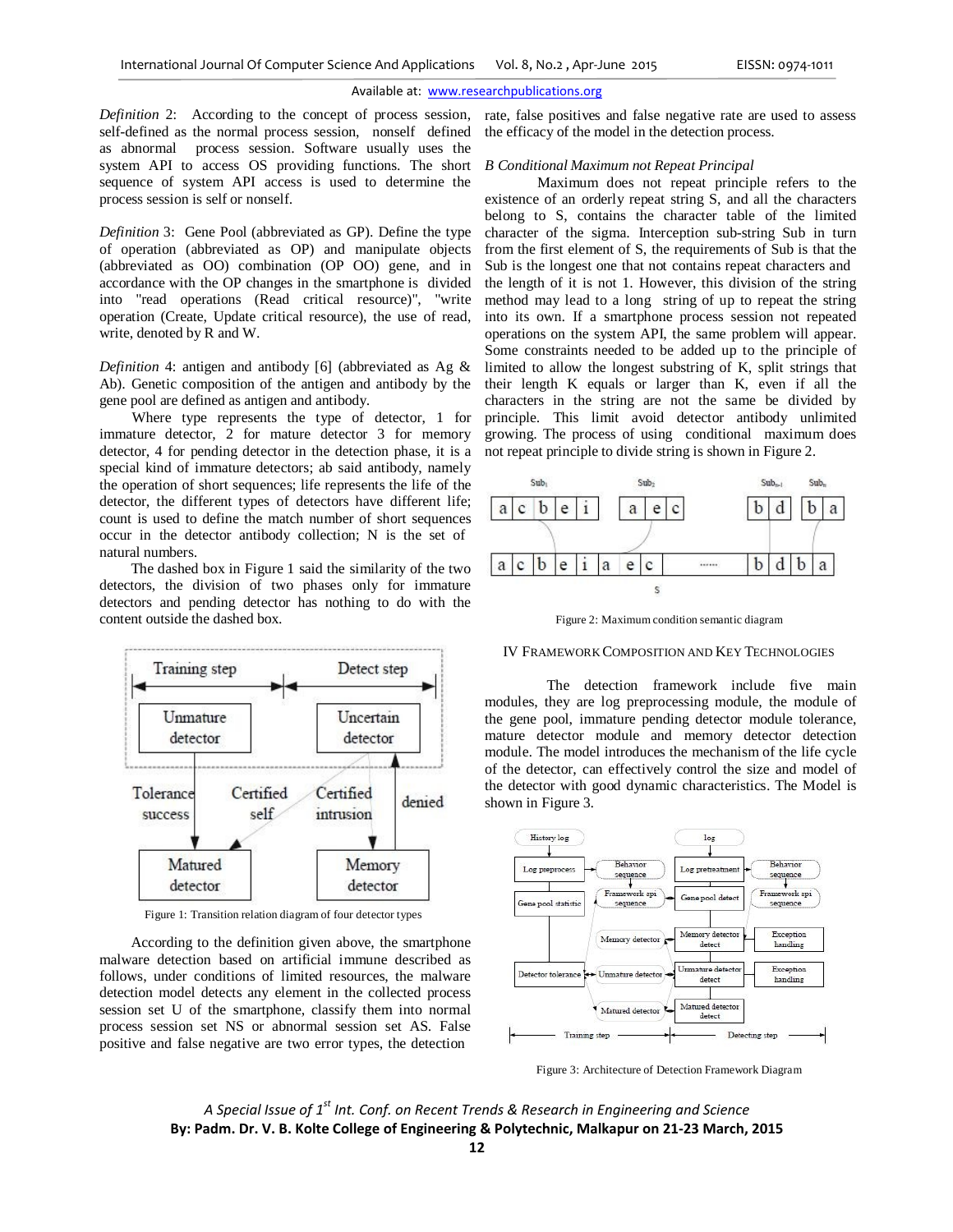The square in Figure 3 [6], said processes and the dotted line ovals said temporary data collections, the solid line ovals said data collections, empty arrows indicate the flow of control, and black arrows indicate data flow. Detection model include the training and detecting phases. The training phase of the mission provide mature detector set for anomaly detection, the detection phase, according to the model in advance to learn the knowledge gained to implement malware detection task. Each stage is divided into two steps, and malware detection stage, for example: First, the system API audit log preprocessing, smartphone process session collections can be obtained, this process is the basis of the follow up operation; and then the anomaly detection, the use of the training phase detector set to detect abnormal behaviors based on user operation sequences.

The core of the anomaly detection is management of update, tolerance and death of the three types of detector antibody. The procedure is shown in Figure 4. The model consists of two processes one is the antigen processing process; the other is detector antibody evolution process. Co stimulatory in the Figure 4 [6] is get an affirmative answer information from user or system manager, the negative response or no response within a certain period of time known as the co stimulate fail.



Figure 4: Detector antibody life circle diagram

#### *C. Antibody evolution process*

Immature and mature antibodies generated in the training phase of the collection are the basis and premise of the framework runs, there are three different types of antibody evolution process.

**Antibody memory**: When the memory antibody matches the antigen, the system determines that there is a malware alert waiting for system manager to confirm.

**Immature antibody:** Affirmative selection algorithm is used in the detection framework and immature detectors are the key to the discovery of malware. The immature antibody evolution, there are two flows to First, the lifetime did not match enough antibodies cannot be activated, too old to be deleted; in the life cycle is successfully activated, enter the co-stimulatory process, if co stimulatory successfully converted to memory antibody, to maintain the

characteristics of malicious behavior, or converted to the mature antibody, to maintain the characteristics of legitimate behavior.

**Mature antibody:** Mature antibody is credible autologous collection, retention and maintenance of the collection is to maintain a modest scale of the collection of autologous antigen match the new immature antibodies. Mature antibody will be deleted because there is no match in the life cycle of a sufficient number of antigens. In order to ensure the diversity of the antibody, to avoid too little immature antibodies and mature antibody cannot detect non-self antigens, while the need to restrict the size of the antibody of the framework, the total number of antibodies if limited as a constant, mature antibody will be Scheduled scanning, and some of the poor quality of the antibody will be deleted.

#### *D. Gene Pool Management*

In this model, Management module of the GP is different from the traditional artificial immune immunity [6]. In actual situation, the operation of smartphone applications access the system API are often unavailable, so only collected software behavior log contains information extraction type of operation and manipulate objects. Therefore, the GP of the model is incremental, so when the model runs in reliable smartphone, once the discovery of new genes can be perceived abnormal behavior. The workflow of GP management module is shown in Figure 5.



Figure 5: Workflow of GP management module

#### *E. Immature Detector Detect*

While immature detector [6] matches the number of matching threshold , the detector will be activated and give an alarm signal, waiting for the judgment of the security administrator, if the co stimulatory, immature detector will convert the memory detector for rapid detection of malware otherwise, immature detector is converted to the mature detector, become a relatively stable collection of autologous. In order to limit the size of detector set, and also the immature detector, if the detector within the prescribed time does not match a sufficient number of antigen, the detector will be deleted. Immature detector module performs the detection process shown in Figure 6.